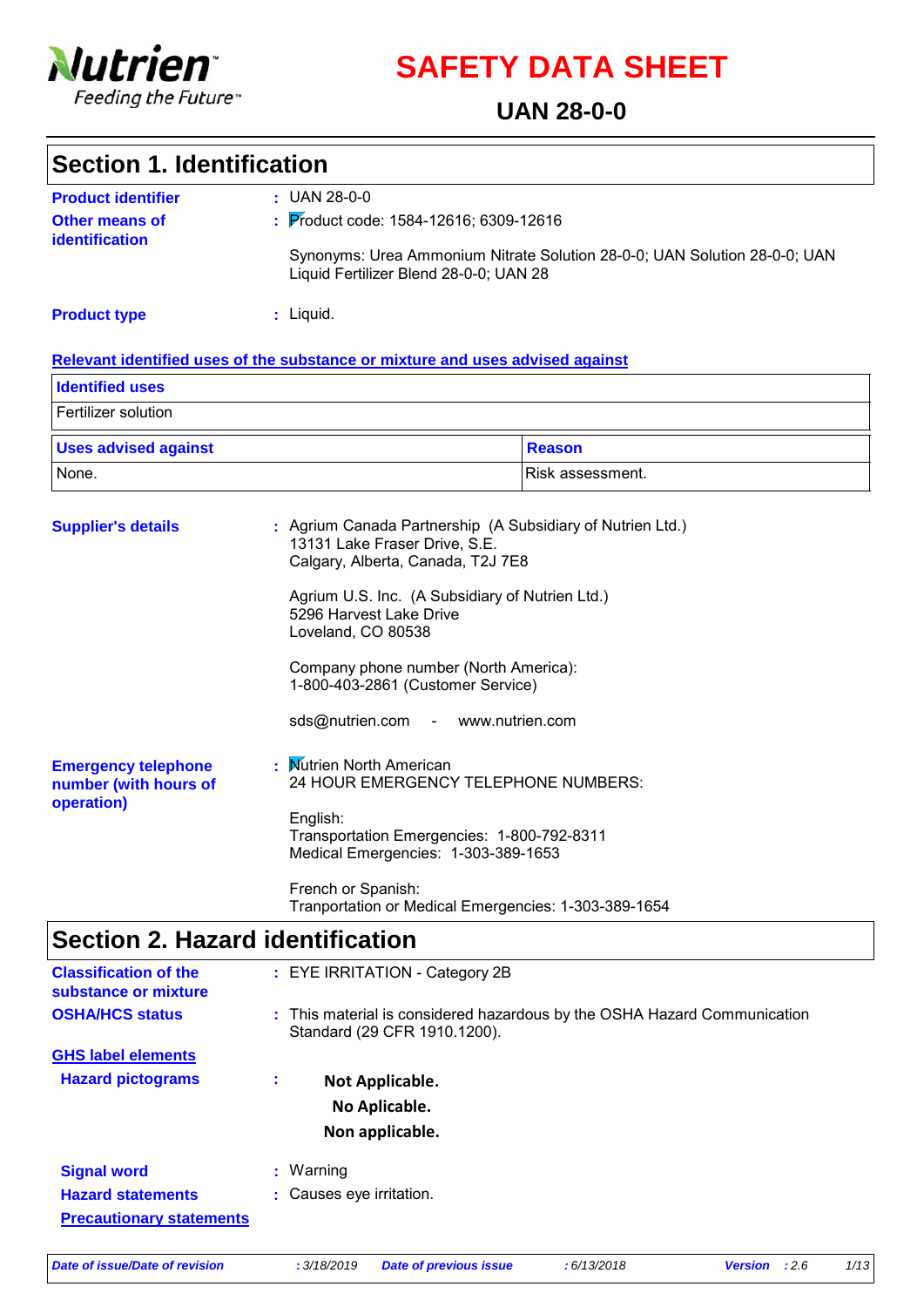## **Section 2. Hazard identification**

| <b>General</b>                                                       | : Not applicable.                                                                                                                                                                           |
|----------------------------------------------------------------------|---------------------------------------------------------------------------------------------------------------------------------------------------------------------------------------------|
|                                                                      |                                                                                                                                                                                             |
| <b>Prevention</b>                                                    | : Wash hands thoroughly after handling.                                                                                                                                                     |
| <b>Response</b>                                                      | : IF IN EYES: Rinse cautiously with water for several minutes. Remove contact<br>lenses, if present and easy to do. Continue rinsing. If eye irritation persists: Get<br>medical attention. |
| <b>Storage</b>                                                       | : Not applicable.                                                                                                                                                                           |
| <b>Disposal</b>                                                      | : Not applicable.                                                                                                                                                                           |
| <b>Supplemental label</b><br><b>elements</b>                         | : None known.                                                                                                                                                                               |
| Other hazards which do not : None known.<br>result in classification |                                                                                                                                                                                             |

# **Section 3. Composition/information on ingredients**

| Mixture<br><b>Substance/mixture</b> |            |                   |
|-------------------------------------|------------|-------------------|
| Ingredient name                     | $\%$ (w/w) | <b>CAS number</b> |
| Ammonium nitrate                    | 40         | 6484-52-2         |
| Urea                                | 30         | 57-13-6           |
| Water                               | 30         | 7732-18-5         |

Any concentration shown as a range is to protect confidentiality or is due to batch variation.

**There are no additional ingredients present which, within the current knowledge of the supplier and in the concentrations applicable, are classified as hazardous to health or the environment and hence require reporting in this section.**

**Occupational exposure limits, if available, are listed in Section 8.**

## **Section 4. First-aid measures**

| <b>Description of necessary first aid measures</b> |                                                                                                                                                                                                                                                                                                                                                                                                                                                                                                                                                                                                                                                                                                                                                                                                                                                                                                                                                                                                                                                                      |
|----------------------------------------------------|----------------------------------------------------------------------------------------------------------------------------------------------------------------------------------------------------------------------------------------------------------------------------------------------------------------------------------------------------------------------------------------------------------------------------------------------------------------------------------------------------------------------------------------------------------------------------------------------------------------------------------------------------------------------------------------------------------------------------------------------------------------------------------------------------------------------------------------------------------------------------------------------------------------------------------------------------------------------------------------------------------------------------------------------------------------------|
| <b>Eye contact</b>                                 | : Begin eye irrigation immediately. Exposures to eye irritants may require medical<br>evaluation following decontamination if pain or irritation persists. Immediately rinse<br>eyes with large quantities of water or saline for a minimum of 15 minutes. If<br>possible, remove contact lenses being careful not to cause additional eye damage.<br>If the initial water supply is insufficient, keep the affected area wet with a moist cloth<br>and transfer the person to the nearest place where rinsing can be continued for the<br>recommended length of time. For additional advice call the medical emergency<br>number on this SDS or your poison center or doctor.                                                                                                                                                                                                                                                                                                                                                                                       |
| <b>Inhalation</b>                                  | : Remove person to fresh air. No known significant effects. Seek medical attention<br>for any signs of wheezing and/or breathing difficulties. For additional advice call the<br>medical emergency number on this SDS or your poison center or medical provider.                                                                                                                                                                                                                                                                                                                                                                                                                                                                                                                                                                                                                                                                                                                                                                                                     |
| <b>Skin contact</b>                                | : No known significant effects. Rinse the affected areas with water. Remove<br>contaminated clothing, jewelry, and shoes. Wash/clean items before reuse. Seek<br>medical attention for persistent skin pain or irritation. For additional advice call the<br>medical emergency number on this SDS or your poison center or doctor.                                                                                                                                                                                                                                                                                                                                                                                                                                                                                                                                                                                                                                                                                                                                   |
| <b>Ingestion</b>                                   | : Nitrate based product. May be irritating to mouth, throat and stomach. May cause<br>methemoglobinemia (a condition that interferes with the oxygen-carrying capacity of<br>the blood) if ingested in large quantities or over a prolonged period of time. Oral<br>exposures: if the affected person requires CPR, avoid mouth to mouth contact. Do<br>not induce vomiting. If vomiting occurs, attempt to keep head lower than chest so<br>that vomit does not enter the lungs. Wash (decontaminate) face and mouth with<br>water to remove visible material. If the exposed person is conscious and can<br>swallow, give 1-2 sips of water. Do not give anything else by mouth. Loosen tight<br>clothing such as collar, tie, belt or waistband to prevent any breathing restrictions.<br>Call for emergency transportation to a hospital if the exposed person feels sick or<br>has breathing difficulties, or a large amount is suspected ingested. For additional<br>advice, call the medical emergency number on this SDS or your poison center or<br>doctor. |

### **Most important symptoms/effects, acute and delayed**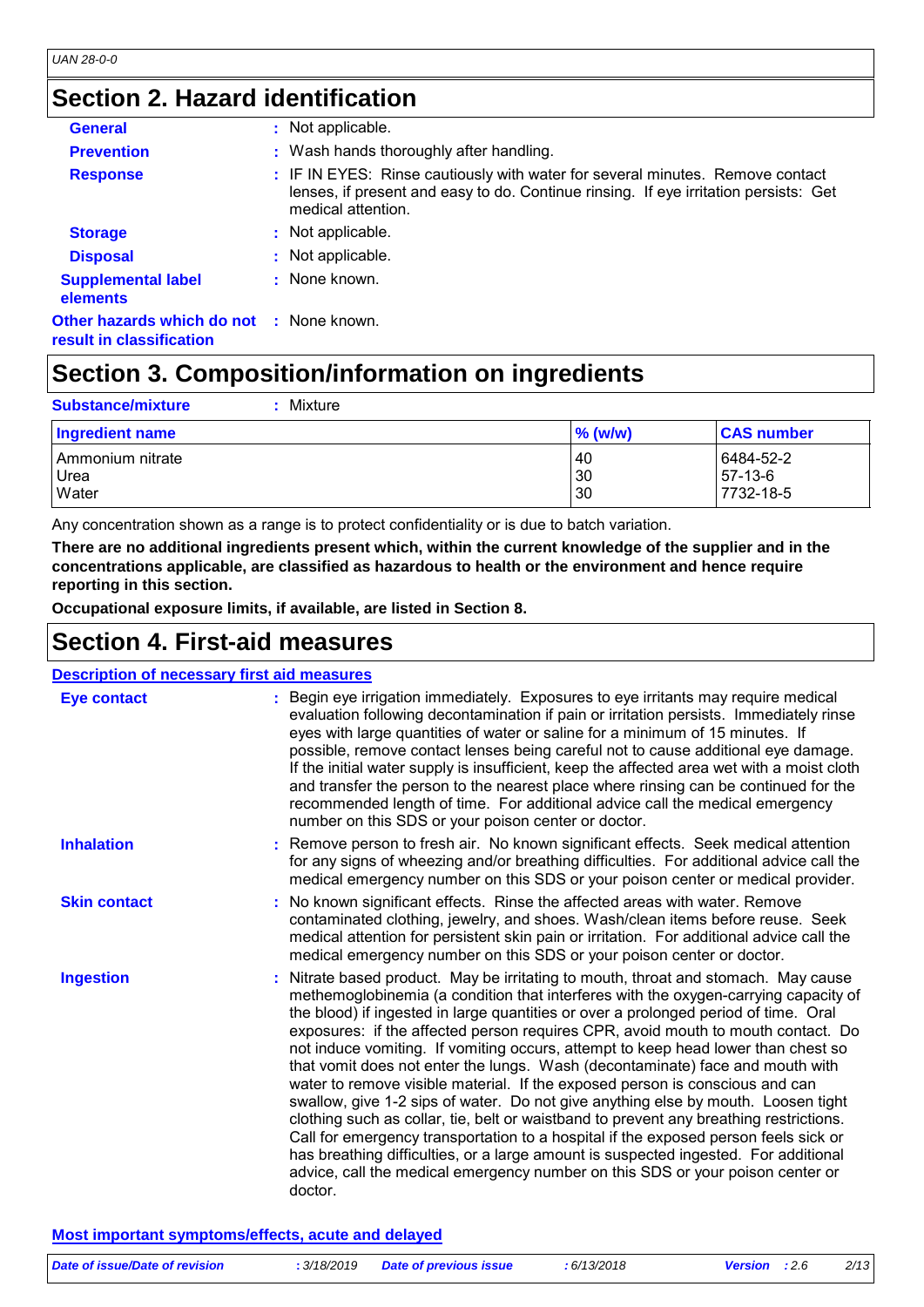# **Section 4. First-aid measures**

| <b>Potential acute health effects</b><br>: Causes eye irritation.<br><b>Eye contact</b><br><b>Inhalation</b><br>: No known significant effects or critical hazards.<br>: No known significant effects or critical hazards.<br><b>Skin contact</b><br>: May be irritating to the digestive tract. May cause nausea, vomiting, diarrhea, and<br><b>Ingestion</b><br>oxygen-carrying capacity of the blood) if ingested in large quantities or over a<br>prolonged period of time. Persons with methemoglobinemia may have blue tinge<br>color to lips, nails, and skin. Also they may have shortness of breath or trouble<br>breathing. Persons more susceptible to methemoglobinemia include: very young<br>(less than 3 months), the elderly, those with chronic obstructive pulmonary disease<br>(COPD), anemia, coronary artery disease, recent surgery or infection, and those<br>with a genetic deficiency of G-6-PD.<br><b>Over-exposure signs/symptoms</b><br>: Adverse symptoms may include the following:<br><b>Eye contact</b><br>irritation<br>watering<br>redness<br><b>Inhalation</b><br>: No specific data.<br>: No specific data.<br><b>Skin contact</b><br>: Over-exposure by ingestion is unlikely under normal working conditions. Adverse<br><b>Ingestion</b><br>symptoms may include the following:<br>nausea or vomiting<br>stomach pains<br>diarrhea<br>Methemoglobinemia (see Acute Health Effects) |                                                                                   |
|---------------------------------------------------------------------------------------------------------------------------------------------------------------------------------------------------------------------------------------------------------------------------------------------------------------------------------------------------------------------------------------------------------------------------------------------------------------------------------------------------------------------------------------------------------------------------------------------------------------------------------------------------------------------------------------------------------------------------------------------------------------------------------------------------------------------------------------------------------------------------------------------------------------------------------------------------------------------------------------------------------------------------------------------------------------------------------------------------------------------------------------------------------------------------------------------------------------------------------------------------------------------------------------------------------------------------------------------------------------------------------------------------------------------------|-----------------------------------------------------------------------------------|
|                                                                                                                                                                                                                                                                                                                                                                                                                                                                                                                                                                                                                                                                                                                                                                                                                                                                                                                                                                                                                                                                                                                                                                                                                                                                                                                                                                                                                           |                                                                                   |
|                                                                                                                                                                                                                                                                                                                                                                                                                                                                                                                                                                                                                                                                                                                                                                                                                                                                                                                                                                                                                                                                                                                                                                                                                                                                                                                                                                                                                           |                                                                                   |
|                                                                                                                                                                                                                                                                                                                                                                                                                                                                                                                                                                                                                                                                                                                                                                                                                                                                                                                                                                                                                                                                                                                                                                                                                                                                                                                                                                                                                           |                                                                                   |
|                                                                                                                                                                                                                                                                                                                                                                                                                                                                                                                                                                                                                                                                                                                                                                                                                                                                                                                                                                                                                                                                                                                                                                                                                                                                                                                                                                                                                           |                                                                                   |
|                                                                                                                                                                                                                                                                                                                                                                                                                                                                                                                                                                                                                                                                                                                                                                                                                                                                                                                                                                                                                                                                                                                                                                                                                                                                                                                                                                                                                           | abdominal pain. May cause methemoglobinemia (a condition that interferes with the |
|                                                                                                                                                                                                                                                                                                                                                                                                                                                                                                                                                                                                                                                                                                                                                                                                                                                                                                                                                                                                                                                                                                                                                                                                                                                                                                                                                                                                                           |                                                                                   |
|                                                                                                                                                                                                                                                                                                                                                                                                                                                                                                                                                                                                                                                                                                                                                                                                                                                                                                                                                                                                                                                                                                                                                                                                                                                                                                                                                                                                                           |                                                                                   |
|                                                                                                                                                                                                                                                                                                                                                                                                                                                                                                                                                                                                                                                                                                                                                                                                                                                                                                                                                                                                                                                                                                                                                                                                                                                                                                                                                                                                                           |                                                                                   |
|                                                                                                                                                                                                                                                                                                                                                                                                                                                                                                                                                                                                                                                                                                                                                                                                                                                                                                                                                                                                                                                                                                                                                                                                                                                                                                                                                                                                                           |                                                                                   |
|                                                                                                                                                                                                                                                                                                                                                                                                                                                                                                                                                                                                                                                                                                                                                                                                                                                                                                                                                                                                                                                                                                                                                                                                                                                                                                                                                                                                                           |                                                                                   |

#### **Indication of immediate medical attention and special treatment needed, if necessary**

| <b>Notes to physician</b>         | $\mathbb{R}$ M case of inhalation of decomposition products (carbon monoxide, carbon dioxide,<br>nitrogen oxides) in a fire, symptoms may be delayed. The exposed person may<br>need to be kept under medical surveillance for up to 72 hours. In cases of<br>suspected methemoglobinemia, monitor methemoglobin blood levels. Treatment is<br>supportive; methylene blue may be indicated based on patient severity. 24 Hr<br>Medical Emergency telephone number for professional support - From Canada or<br>the U.S., English: 1-303-389-1653; French or Spanish: 1-303-389-1654. |
|-----------------------------------|--------------------------------------------------------------------------------------------------------------------------------------------------------------------------------------------------------------------------------------------------------------------------------------------------------------------------------------------------------------------------------------------------------------------------------------------------------------------------------------------------------------------------------------------------------------------------------------|
| <b>Specific treatments</b>        | : Call the medical emergency number on this SDS or your poison center or doctor<br>immediately if large quantities have been ingested. In cases of suspected<br>methemoglobinemia, methylene blue may be indicated based on patient severity.                                                                                                                                                                                                                                                                                                                                        |
| <b>Protection of first-aiders</b> | : No action shall be taken involving any personal risk or without suitable training.<br>Mouth-to-mouth resuscitation of oral exposure patients is not recommended. First-<br>aiders with contaminated clothing should be properly decontaminated.                                                                                                                                                                                                                                                                                                                                    |

**See toxicological information (Section 11)**

# **Section 5. Fire-fighting measures**

### **Extinguishing media**

| <b>Suitable extinguishing</b><br>media | surrounding fire. | Non-flammable. Material will not burn. Use an extinguishing agent suitable for the |
|----------------------------------------|-------------------|------------------------------------------------------------------------------------|
| Unsuitable extinguishing<br>media      | : None known.     |                                                                                    |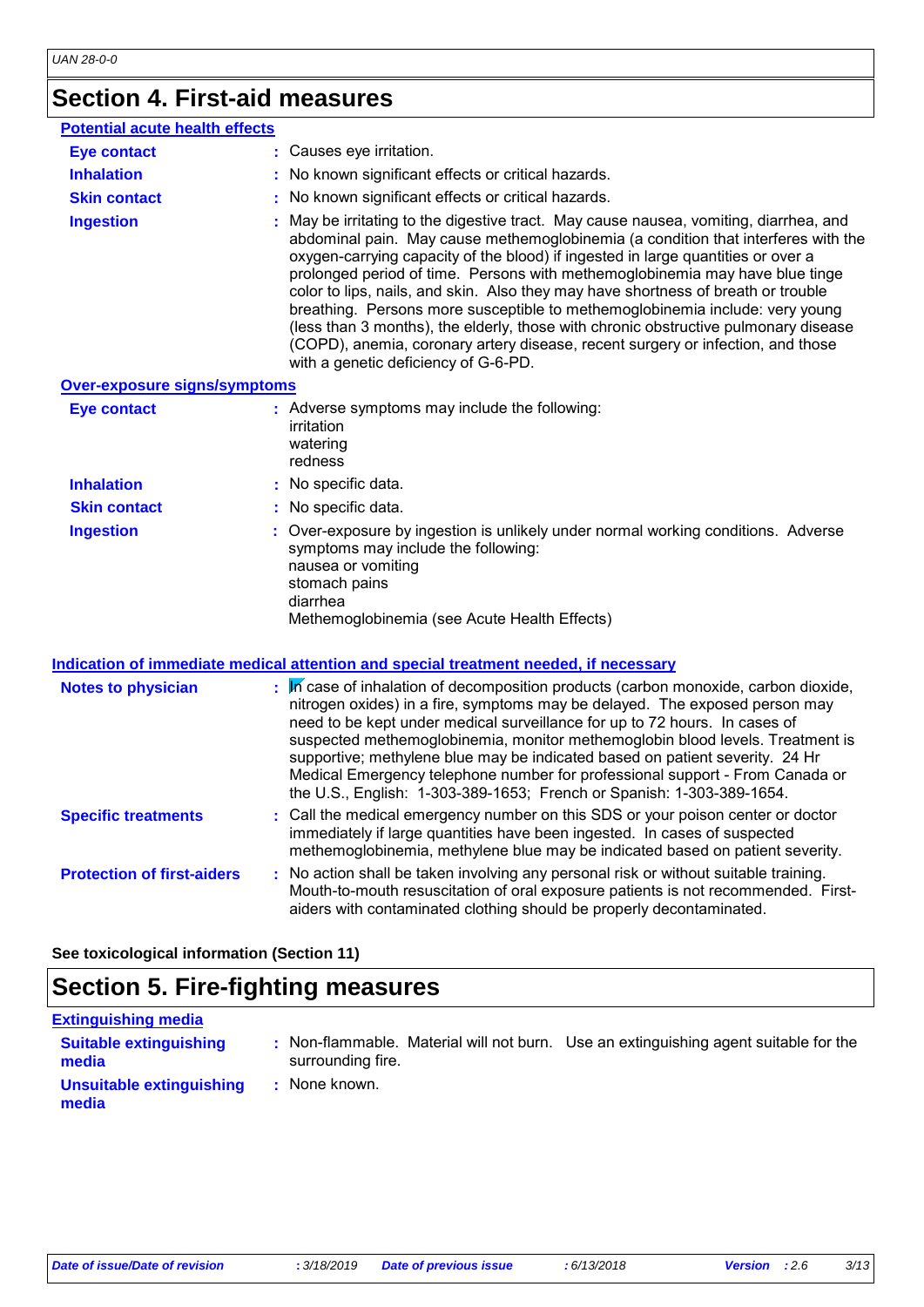## **Section 5. Fire-fighting measures**

| <b>Specific hazards arising</b><br>from the chemical     | : Not an oxidizer at the manufactured concentration. It may become an oxidizing<br>liquid if concentrated by evaporation. If evaporated to dryness, the product acts as<br>an oxidizing agent, and supports combustion by liberating oxygen even if smothered.<br>Cool containing vessels with flooding quantities of water until well after fire is out. A<br>self contained breathing apparatus should be used to avoid inhalation of toxic fumes.<br>When heated to decomposition it emits toxic fumes (NH3, N0, N02).<br>Contaminated water can cause environmental damage. Contain and collect water<br>used to fight fire. |
|----------------------------------------------------------|----------------------------------------------------------------------------------------------------------------------------------------------------------------------------------------------------------------------------------------------------------------------------------------------------------------------------------------------------------------------------------------------------------------------------------------------------------------------------------------------------------------------------------------------------------------------------------------------------------------------------------|
| <b>Hazardous thermal</b><br>decomposition products       | : Decomposes on heating. Decomposition products may include the following<br>materials:<br>carbon dioxide<br>carbon monoxide<br>nitrogen oxides                                                                                                                                                                                                                                                                                                                                                                                                                                                                                  |
| <b>Special protective actions</b><br>for fire-fighters   | : Promptly isolate the scene by removing all persons from the vicinity of the incident if<br>there is a fire. No action shall be taken involving any personal risk or without<br>suitable training.                                                                                                                                                                                                                                                                                                                                                                                                                              |
| <b>Special protective</b><br>equipment for fire-fighters | : Fire-fighters should wear appropriate protective equipment and self-contained<br>breathing apparatus (SCBA) with a full face-piece operated in positive pressure<br>mode.                                                                                                                                                                                                                                                                                                                                                                                                                                                      |
| <b>Remark</b>                                            | : Dangerous if allowed to dry out. Residue may exhibit oxidizing properties.                                                                                                                                                                                                                                                                                                                                                                                                                                                                                                                                                     |

### **Section 6. Accidental release measures**

|                                                       | Personal precautions, protective equipment and emergency procedures                                                                                                                                                                                                                                                                                                                                                             |
|-------------------------------------------------------|---------------------------------------------------------------------------------------------------------------------------------------------------------------------------------------------------------------------------------------------------------------------------------------------------------------------------------------------------------------------------------------------------------------------------------|
| For non-emergency<br>personnel                        | : No action shall be taken involving any personal risk or without suitable training.<br>Keep unnecessary and unprotected personnel from entering. Put on appropriate<br>personal protective equipment.                                                                                                                                                                                                                          |
|                                                       | For emergency responders : If specialized clothing is required to deal with the spillage, take note of any<br>information in Section 8 on suitable and unsuitable materials. See also the<br>information in "For non-emergency personnel".                                                                                                                                                                                      |
| <b>Environmental precautions</b>                      | : Avoid dispersal of spilled material and runoff and contact with soil, waterways,<br>drains and sewers. Inform the relevant authorities if the product has caused<br>adverse impacts (sewers, waterways, soil or air).                                                                                                                                                                                                         |
| Methods and materials for containment and cleaning up |                                                                                                                                                                                                                                                                                                                                                                                                                                 |
| <b>Small spill</b>                                    | : Use personal protective equipment as required. Stop leak if without risk. Move<br>containers from spill area. Dilute with water and mop up if water-soluble.<br>Alternatively, or if water-insoluble, absorb with an inert dry material and place in an<br>appropriate waste disposal container. Dispose of via a licensed waste disposal<br>contractor.                                                                      |
| <b>Large spill</b>                                    | : Use personal protective equipment as required. Stop leak if without risk. Move<br>containers from spill area. Prevent entry into sewers, water courses, basements or<br>confined areas. Pump spilled material to a suitable, labeled container for recycling<br>or disposal. Dispose of via a licensed waste disposal contractor. Note: see Section<br>1 for emergency contact information and Section 13 for waste disposal. |

# **Section 7. Handling and storage**

### **Precautions for safe handling**

**Protective measures** : Put on appropriate personal protective equipment (see Section 8). Do not ingest. Avoid contact with eyes, skin and clothing. Avoid breathing vapor or mist. Keep in the original container or an approved alternative made from a compatible material, kept tightly closed when not in use. Empty containers retain product residue and can be hazardous.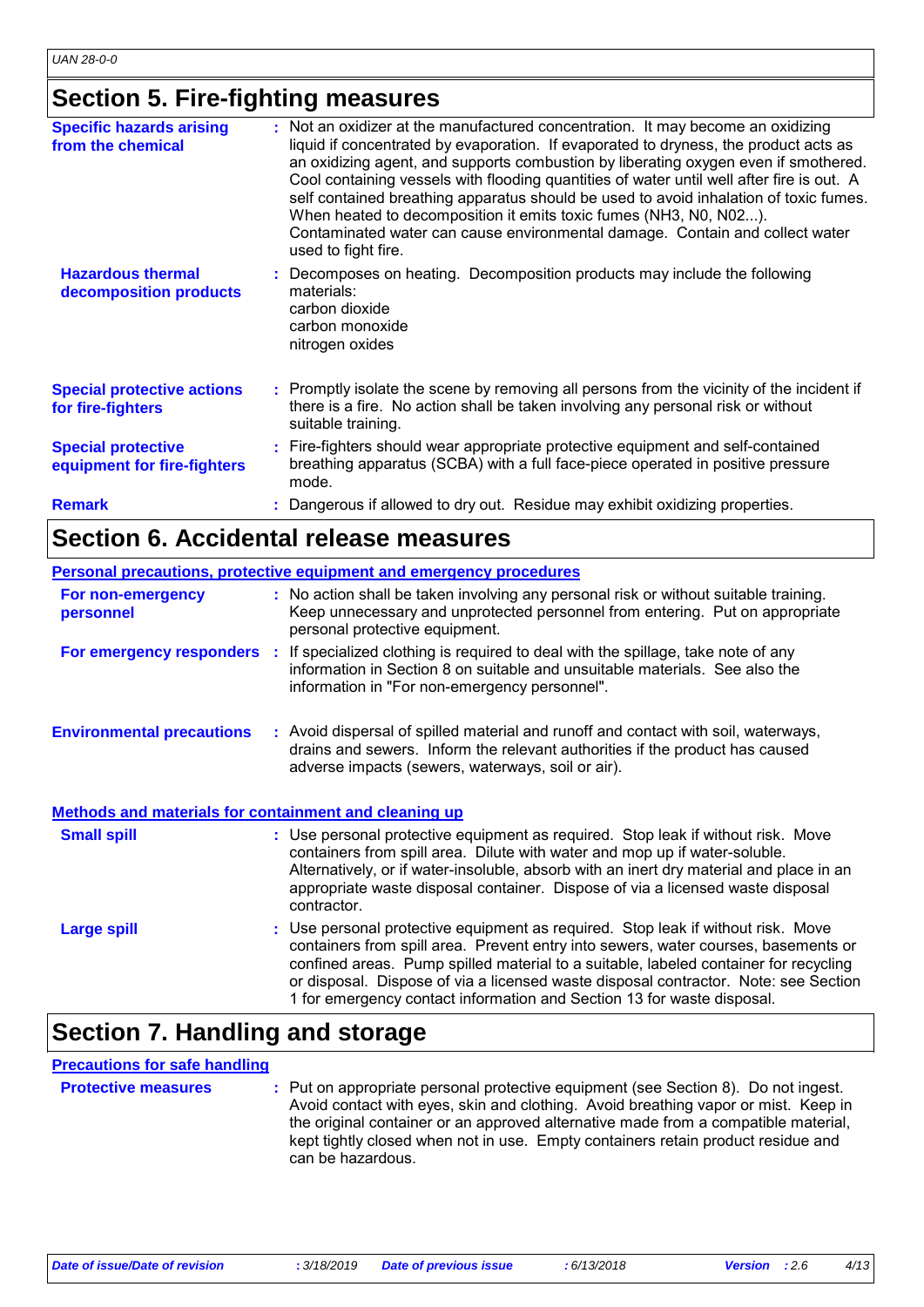# **Section 7. Handling and storage**

| <b>Advice on general</b><br>occupational hygiene                          | : Eating, drinking and smoking should be prohibited in areas where this material is<br>handled, stored and processed. Workers should wash hands and face before<br>eating, drinking and smoking. Remove contaminated clothing and protective<br>equipment before entering eating areas. See also Section 8 for additional<br>information on hygiene measures.                                                                                                                                                                                                                                                                                                                                                                                                                                                                                                                                                                                                                                                                         |
|---------------------------------------------------------------------------|---------------------------------------------------------------------------------------------------------------------------------------------------------------------------------------------------------------------------------------------------------------------------------------------------------------------------------------------------------------------------------------------------------------------------------------------------------------------------------------------------------------------------------------------------------------------------------------------------------------------------------------------------------------------------------------------------------------------------------------------------------------------------------------------------------------------------------------------------------------------------------------------------------------------------------------------------------------------------------------------------------------------------------------|
| <b>Conditions for safe storage,</b><br>including any<br>incompatibilities | : Store in accordance with local regulations. Store in original container protected<br>from direct sunlight in a dry, cool and well-ventilated area, away from incompatible<br>materials (see Section 10) and food and drink. Keep container tightly closed and<br>sealed until ready for use. Containers that have been opened must be carefully<br>resealed and kept upright to prevent leakage. Do not store in unlabeled containers.<br>Use appropriate containment to avoid environmental contamination. Incompatible<br>with copper alloys. May form corrosive sludge on prolonged storage. Contact your<br>sales representative or a metallurgical specialist to ensure compatability with your<br>equipment.                                                                                                                                                                                                                                                                                                                  |
|                                                                           | While UAN as produced is not classified as an oxidizer, it is important to prevent<br>conditions during handling and storage which may result in concentration of the<br>product which may encourage it to behave as an oxidizer. Ensure that UAN solution<br>pumps are thermally protected against exceeding a temperature of 66 deg. C (150)<br>deg. F). Also ensure that piping sytems, if insulated, are not externally heated (heat<br>traced). While this product, as produced, is not classified as an oxidizer, it is<br>important to prevent conditions during handling and storage which may result in<br>concentration of the product which may encourage it to behave as an oxidizer.<br>Ensure that pumps are thermally protected against exceeding a temperature of 66<br>deg. C (150 deg. F). Also ensure that piping sytems, if insulated, are not externally<br>heated (heat traced). Refer to NFPA 400 Hazardous Materials Code for further<br>information on the safe storage and handling of hazardous materials. |

## **Section 8. Exposure controls/personal protection**

#### **Control parameters**

#### **Occupational exposure limits**

| <b>Ingredient name</b>                            |                                                                                                                                                                                                                                                                                                                                 | <b>Exposure limits</b>                                                                                                                                                                                                                                                                                                                       |  |
|---------------------------------------------------|---------------------------------------------------------------------------------------------------------------------------------------------------------------------------------------------------------------------------------------------------------------------------------------------------------------------------------|----------------------------------------------------------------------------------------------------------------------------------------------------------------------------------------------------------------------------------------------------------------------------------------------------------------------------------------------|--|
| <b>Canadian Regulations:</b>                      |                                                                                                                                                                                                                                                                                                                                 | None assigned.                                                                                                                                                                                                                                                                                                                               |  |
| <b>U.S. Federal Regulations:</b>                  |                                                                                                                                                                                                                                                                                                                                 | None assigned.                                                                                                                                                                                                                                                                                                                               |  |
| <b>Appropriate engineering</b><br><b>controls</b> | airborne contaminants below any recommended or statutory limits.                                                                                                                                                                                                                                                                | : If user operations generate dust, fumes, gas, vapor or mist, use process enclosures,<br>local exhaust ventilation or other engineering controls to keep worker exposure to                                                                                                                                                                 |  |
| <b>Environmental exposure</b><br><b>controls</b>  | : Emissions from ventilation or work process equipment should be checked to ensure<br>they comply with the requirements of environmental protection legislation. In some<br>cases, fume scrubbers, filters or engineering modifications to the process<br>equipment will be necessary to reduce emissions to acceptable levels. |                                                                                                                                                                                                                                                                                                                                              |  |
| <b>Individual protection measures</b>             |                                                                                                                                                                                                                                                                                                                                 |                                                                                                                                                                                                                                                                                                                                              |  |
| <b>Hygiene measures</b>                           | safety showers are close to the workstation location.                                                                                                                                                                                                                                                                           | : Wash hands, forearms and face thoroughly after handling chemical products, before<br>eating, smoking and using the lavatory and at the end of the working period.<br>Appropriate techniques should be used to remove potentially contaminated clothing.<br>Wash contaminated clothing before reusing. Ensure that eyewash stations and     |  |
| <b>Eye/face protection</b>                        | goggles.                                                                                                                                                                                                                                                                                                                        | : Safety eyewear complying with an approved standard should be used when a risk<br>assessment indicates this is necessary to avoid exposure to liquid splashes, mists,<br>gases or dusts. If contact is possible, the following protection should be worn,<br>unless the assessment indicates a higher degree of protection: chemical splash |  |
| <b>Skin protection</b>                            |                                                                                                                                                                                                                                                                                                                                 |                                                                                                                                                                                                                                                                                                                                              |  |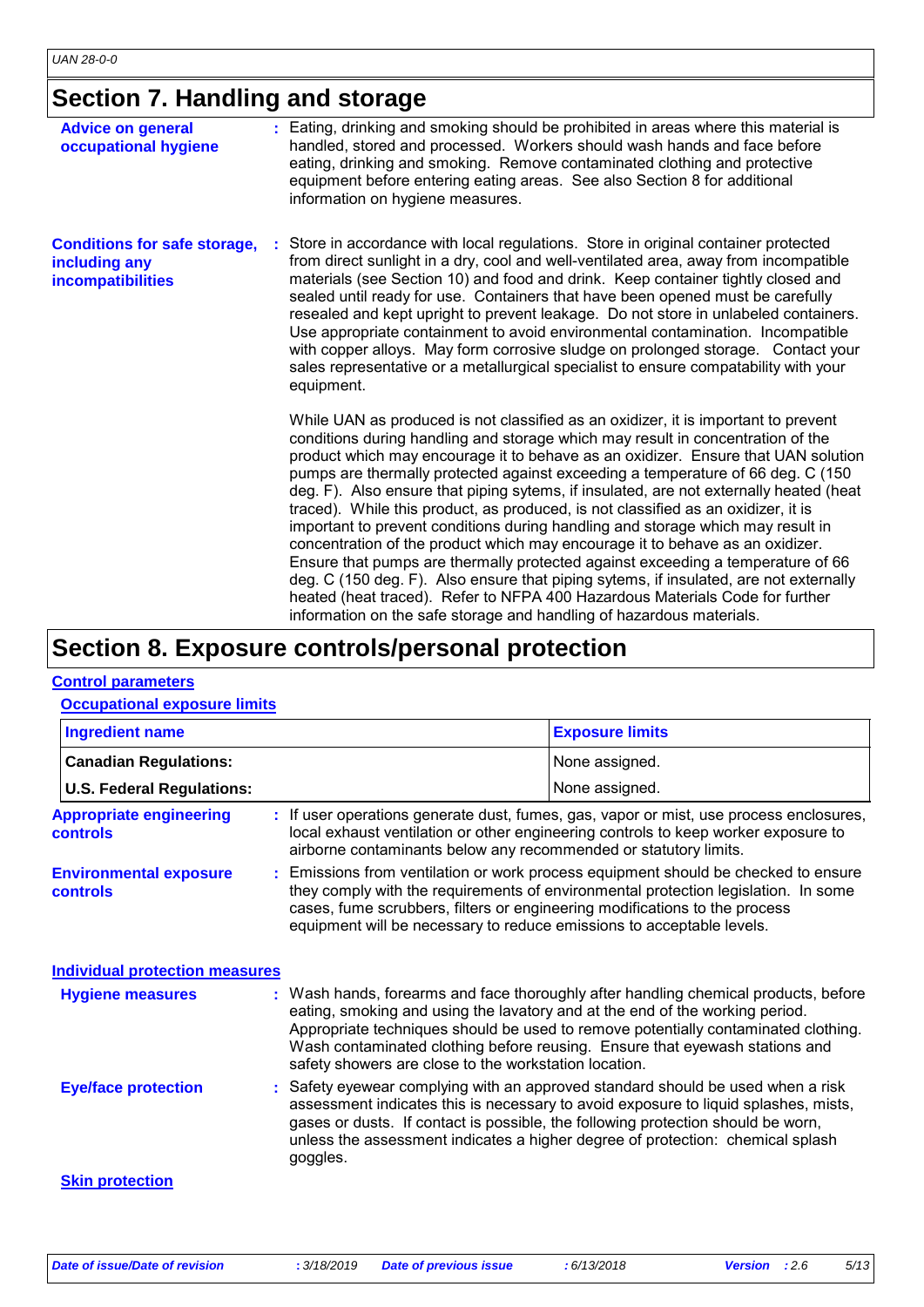# **Section 8. Exposure controls/personal protection**

| : The personal protective equipment required varies, depending upon your risk<br>assessment. Chemical-resistant, impervious gloves complying with an approved<br>standard should be worn at all times when handling chemical products if a risk<br>assessment indicates this is necessary. No special measures are typically indicated.                                                                                                                |
|--------------------------------------------------------------------------------------------------------------------------------------------------------------------------------------------------------------------------------------------------------------------------------------------------------------------------------------------------------------------------------------------------------------------------------------------------------|
| : The personal protective equipment required varies, depending upon your risk<br>assessment. Personal protective equipment for the body should be selected based<br>on the task being performed and the risks involved and should be approved by a<br>specialist before handling this product. Contact your personal protective equipment<br>manufacturer to verify the compatibility of the equipment for the intended purpose.                       |
| : Hazard of slipping on spilled product. Appropriate footwear and any additional skin<br>protection measures should be selected based on the task being performed and the<br>risks involved and should be approved by a specialist before handling this product.<br>Contact your personal protective equipment manufacturer to verify the compatibility<br>of the equipment for the intended purpose.                                                  |
| : Based on the hazard and potential for exposure, select a respirator that meets the<br>appropriate standard or certification. Respirators must be used according to a<br>respiratory protection program to ensure proper fitting, training, and other important<br>aspects of use. For U.S. work sites where respiratory protection is required, ensure<br>that a respiratory protection program meeting 29 CFR 1910.134 requirements is in<br>place. |
|                                                                                                                                                                                                                                                                                                                                                                                                                                                        |

# **Section 9. Physical and chemical properties**

| <b>Appearance</b>                                 |                                                                                              |
|---------------------------------------------------|----------------------------------------------------------------------------------------------|
| <b>Physical state</b>                             | : Liquid. [Clear to slightly hazy liquid.]                                                   |
| <b>Color</b>                                      | : Not available.                                                                             |
| Odor                                              | : Ammoniacal. [Slight]                                                                       |
| <b>Odor threshold</b>                             | : Not available.                                                                             |
| pH                                                | : 6 to 7                                                                                     |
| <b>Melting point</b>                              | : $-18^{\circ}$ C ( $-0.4^{\circ}$ F)                                                        |
| <b>Boiling point</b>                              | : $121^{\circ}$ C (249.8 $^{\circ}$ F)                                                       |
| <b>Flash point</b>                                | [Product does not sustain combustion.]                                                       |
| <b>Evaporation rate</b>                           | Not available.                                                                               |
| <b>Flammability (solid, gas)</b>                  | Non-combustible. Decomposes on heating. Evolves toxic fumes when heated to<br>decomposition. |
| Lower and upper explosive<br>(flammable) limits   | : Not applicable.                                                                            |
| <b>Vapor pressure</b>                             | : Not available.                                                                             |
| <b>Vapor density</b>                              | Not available.                                                                               |
| <b>Relative density</b>                           | : 1.28                                                                                       |
| <b>Solubility</b>                                 | Easily soluble in the following materials: cold water and hot water.                         |
| <b>Solubility in water</b>                        | : Water-soluble liquid                                                                       |
| <b>Partition coefficient: n-</b><br>octanol/water | : Not available.                                                                             |
| <b>Auto-ignition temperature</b>                  | : Not applicable.                                                                            |
| <b>Decomposition temperature</b>                  | : Not applicable.                                                                            |
| <b>Viscosity</b>                                  | : Not available.                                                                             |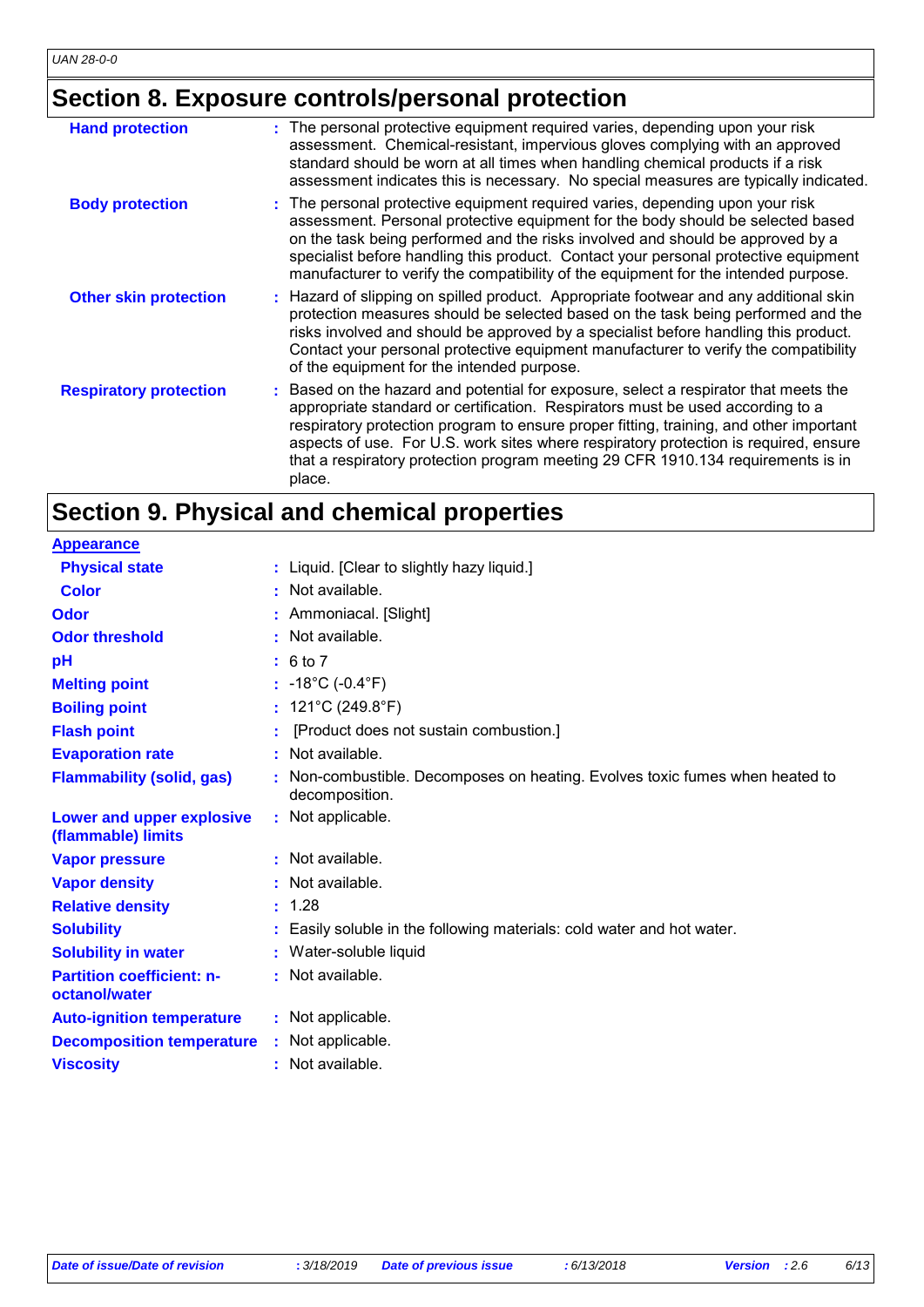# **Section 10. Stability and reactivity**

| <b>Reactivity</b>                                   | : Not an oxidizer at the manufactured concentration. It may become an oxidizing<br>liquid if concentrated by evaporation. Keep away from incompatible materials.                                                                                                                                                                                                                                                                                                                   |  |
|-----------------------------------------------------|------------------------------------------------------------------------------------------------------------------------------------------------------------------------------------------------------------------------------------------------------------------------------------------------------------------------------------------------------------------------------------------------------------------------------------------------------------------------------------|--|
| <b>Chemical stability</b>                           | : The product is stable.                                                                                                                                                                                                                                                                                                                                                                                                                                                           |  |
| <b>Possibility of hazardous</b><br><b>reactions</b> | : Under normal conditions of storage and use, hazardous reactions will not occur.                                                                                                                                                                                                                                                                                                                                                                                                  |  |
| <b>Conditions to avoid</b>                          | : Do not allow to dry out. Avoid high temperatures in combination with high pressures.                                                                                                                                                                                                                                                                                                                                                                                             |  |
| <b>Incompatible materials</b>                       | : Adequate, well engineered systems must be provided for the safe storage, transfer<br>and use of this product. May be incompatible with some materials of construction.<br>Incompatible with copper alloys, copper, and zinc. May form corrosive sludge on<br>prolonged storage. Incompatible with halogens. Refer to Section 7: HANDLING<br>AND STORAGE and Section 8: EXPOSURE CONTROLS/PERSONAL<br>PROTECTION for additional handling information and protection of employees. |  |
| <b>Hazardous decomposition</b><br><b>products</b>   | : Under normal conditions of storage and use, hazardous decomposition products<br>should not be produced.                                                                                                                                                                                                                                                                                                                                                                          |  |

# **Section 11. Toxicological information**

### **Information on toxicological effects**

| <b>Acute toxicity</b>             |                        |                              |                          |                                                      |
|-----------------------------------|------------------------|------------------------------|--------------------------|------------------------------------------------------|
| <b>Product/ingredient name</b>    | <b>Result</b>          | <b>Species</b>               | <b>Dose</b>              | <b>Exposure</b>                                      |
| Urea Ammonium Nitrate<br>Solution | LD50 Dermal            | Rat - Male,<br>Female        | >5000 mg/kg              | $\overline{\phantom{a}}$                             |
| Ammonium nitrate                  | LD50 Oral<br>LD50 Oral | Rat<br>Rat - Male,<br>Female | 2217 mg/kg<br>2950 mg/kg | $\overline{\phantom{0}}$<br>-                        |
| Urea<br>Water                     | LD50 Oral<br>LD50 Oral | Rat<br>Rat                   | 8471 mg/kg<br>$>90$ g/kg | $\overline{\phantom{a}}$<br>$\overline{\phantom{0}}$ |

**Conclusion/Summary :** Very low toxicity to humans or animals.

| <b>Product/ingredient name</b> | <b>Result</b>                               | <b>Species</b>   | <b>Score</b> | <b>Exposure</b> | <b>Observation</b> |
|--------------------------------|---------------------------------------------|------------------|--------------|-----------------|--------------------|
| l Ammonium nitrate             | Skin<br>Eyes - Edema of the<br>coniunctivae | Rabbit<br>Rabbit |              |                 | 72 hours<br>3 days |

**Conclusion/Summary**

| <b>Skin</b> | : Non-irritating to the skin. |
|-------------|-------------------------------|
| <b>Eyes</b> | : Irritating to the eyes.     |

#### **Sensitization**

| <b>Product/ingredient name</b> | <b>Route of</b><br><b>exposure</b> | <b>Species</b> | <b>Result</b>   |
|--------------------------------|------------------------------------|----------------|-----------------|
| l Ammonium nitrate             | Skin                               | Mouse          | Not sensitizing |

### **Conclusion/Summary**

- 
- **Skin** : Non-sensitizer.
- **Respiratory :** Not available.

### **Mutagenicity**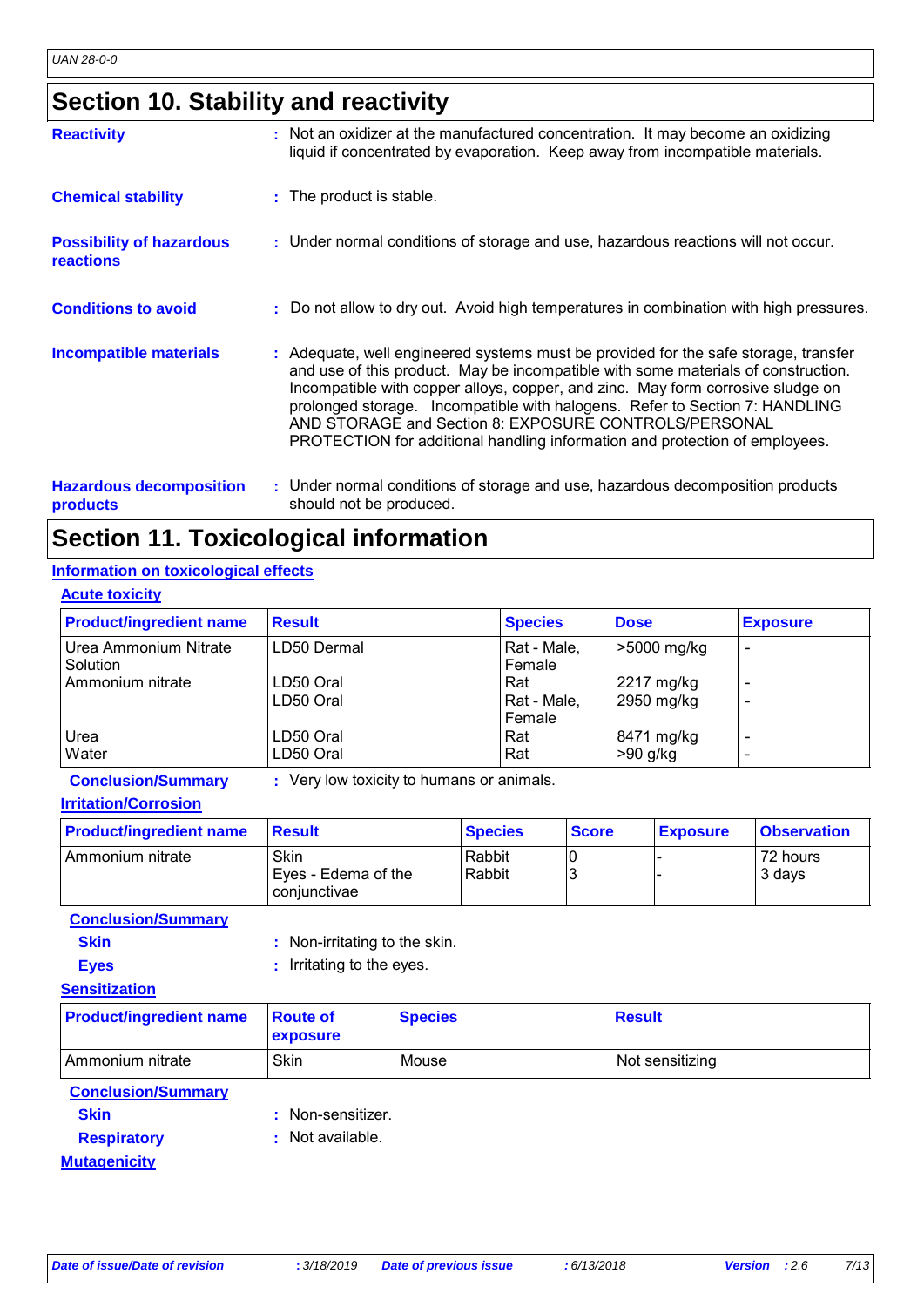## **Section 11. Toxicological information**

| <b>Product/ingredient name</b> | <b>Test</b>                                                                                                                   | <b>Experiment</b>                                                                              | <b>Result</b>        |
|--------------------------------|-------------------------------------------------------------------------------------------------------------------------------|------------------------------------------------------------------------------------------------|----------------------|
| Ammonium nitrate               | OECD 471 Bacterial<br><b>Reverse Mutation Test</b><br>OECD 476 In vitro<br><b>Mammalian Cell Gene</b><br><b>Mutation Test</b> | Experiment: In vitro<br>Subject: Bacteria<br>Experiment: In vitro<br>Subject: Mammalian-Animal | Negative<br>Negative |

**Conclusion/Summary :** No mutagenic effect.

#### **Carcinogenicity**

Not available.

**Conclusion/Summary :** No known significant effects or critical hazards. Potential for nitrosamine formation if ingested. Do not ingest.

#### **Reproductive toxicity**

| <b>Product/ingredient name</b> | <b>Maternal</b><br><b>toxicity</b> | <b>Fertility</b> | Development Species<br>toxin |                            | <b>Dose</b>     | <b>Exposure</b> |
|--------------------------------|------------------------------------|------------------|------------------------------|----------------------------|-----------------|-----------------|
| I Ammonium nitrate             | Negative                           | Negative         | Negative                     | Rat - Male, Female   Oral: | 1500 mg/<br> kg |                 |

**Conclusion/Summary :** No known significant effects or critical hazards.

#### **Teratogenicity**

| <b>Product/ingredient name</b> | <b>Result</b>   | <b>Species</b> | <b>Dose</b> | <b>Exposure</b> |
|--------------------------------|-----------------|----------------|-------------|-----------------|
| I Ammonium nitrate             | Negative - Oral | Rat - Female   | 1500 mg/kg  |                 |

**Conclusion/Summary :** No known significant effects or critical hazards.

### **Specific target organ toxicity (single exposure)**

Not available.

#### **Specific target organ toxicity (repeated exposure)**

Not available.

#### **Aspiration hazard**

Not available.

| <b>Information on the likely</b> | : Routes of entry anticipated: |
|----------------------------------|--------------------------------|
| routes of exposure               | Oral                           |
|                                  | Eve contact                    |

#### **Potential acute health effects**

| <b>Eye contact</b> | : Causes eye irritation. |
|--------------------|--------------------------|
|                    |                          |

**Inhalation : No known significant effects or critical hazards.** 

- **Skin contact :** No known significant effects or critical hazards.
- May be irritating to the digestive tract. May cause nausea, vomiting, diarrhea, and abdominal pain. May cause methemoglobinemia (a condition that interferes with the oxygen-carrying capacity of the blood) if ingested in large quantities or over a prolonged period of time. Persons with methemoglobinemia may have blue tinge color to lips, nails, and skin. Also they may have shortness of breath or trouble breathing. Persons more susceptible to methemoglobinemia include: very young (less than 3 months), the elderly, those with chronic obstructive pulmonary disease (COPD), anemia, coronary artery disease, recent surgery or infection, and those with a genetic deficiency of G-6-PD. **Ingestion :**

| Symptoms related to the physical, chemical and toxicological characteristics |                                   |                                               |            |                      |      |
|------------------------------------------------------------------------------|-----------------------------------|-----------------------------------------------|------------|----------------------|------|
| Eye contact                                                                  | irritation<br>watering<br>redness | : Adverse symptoms may include the following: |            |                      |      |
| Date of issue/Date of revision                                               | : 3/18/2019                       | <b>Date of previous issue</b>                 | :6/13/2018 | <b>Version</b> : 2.6 | 8/13 |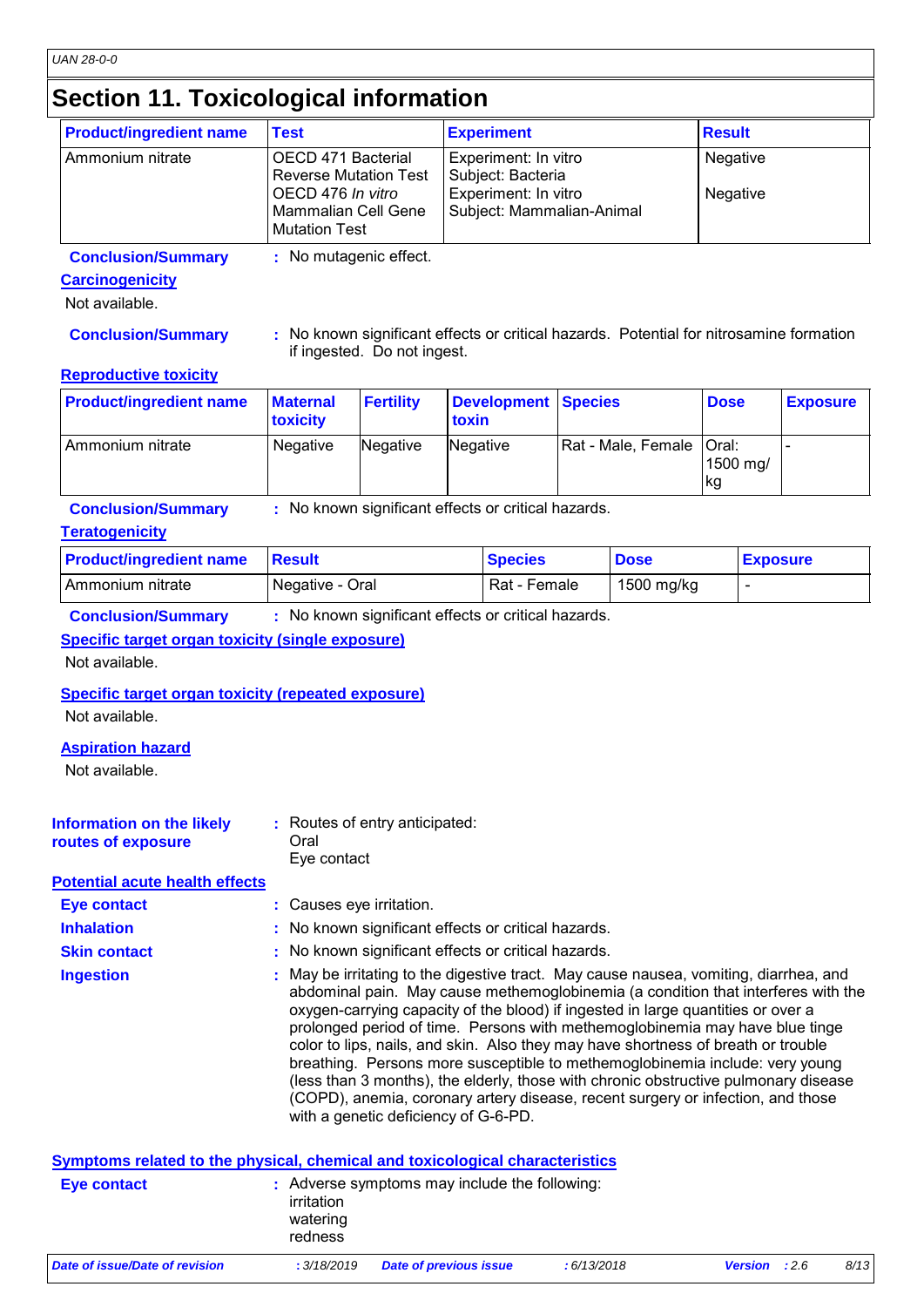# **Section 11. Toxicological information**

| <b>Inhalation</b>   | : No specific data.                                                                                                                                                                                                         |
|---------------------|-----------------------------------------------------------------------------------------------------------------------------------------------------------------------------------------------------------------------------|
| <b>Skin contact</b> | : No specific data.                                                                                                                                                                                                         |
| <b>Ingestion</b>    | : Over-exposure by ingestion is unlikely under normal working conditions. Adverse<br>symptoms may include the following:<br>nausea or vomiting<br>stomach pains<br>diarrhea<br>Methemoglobinemia (see Acute Health Effects) |

|                                                   | Delayed and immediate effects and also chronic effects from short and long term exposure |
|---------------------------------------------------|------------------------------------------------------------------------------------------|
| <b>Short term exposure</b>                        |                                                                                          |
| <b>Potential immediate</b><br><b>effects</b>      | $\therefore$ See above.                                                                  |
| <b>Potential delayed effects : See above.</b>     |                                                                                          |
| Long term exposure                                |                                                                                          |
| <b>Potential immediate</b><br><b>effects</b>      | : Not available.                                                                         |
| <b>Potential delayed effects : Not available.</b> |                                                                                          |
| <b>Potential chronic health effects</b>           |                                                                                          |
| <b>General</b>                                    | : No known significant effects or critical hazards.                                      |
| <b>Carcinogenicity</b>                            | : Potential for nitrosamine formation if ingested. Do not ingest.                        |
| <b>Mutagenicity</b>                               | : No known significant effects or critical hazards.                                      |
| <b>Teratogenicity</b>                             | : No known significant effects or critical hazards.                                      |
| <b>Developmental effects</b>                      | : No known significant effects or critical hazards.                                      |
| <b>Fertility effects</b>                          | : No known significant effects or critical hazards.                                      |
|                                                   |                                                                                          |

## **Section 12. Ecological information**

#### **Toxicity**

| <b>Product/ingredient name</b>                      | <b>Result</b>                         | <b>Species</b>                      | <b>Exposure</b> |
|-----------------------------------------------------|---------------------------------------|-------------------------------------|-----------------|
| Urea Ammonium Nitrate<br><b>Fertilizer Solution</b> | NOEC >1700 mg/l Marine water          | Algae                               | 10 days         |
|                                                     | Acute EC50 490 mg/l Fresh water       | Daphnia                             | 48 hours        |
|                                                     | Acute LC50 447 mg/l Fresh water       | Fish                                | 48 hours        |
| Ammonium nitrate                                    | Chronic NOEC 6 to 12 mg/l Fresh water | Crustaceans - Cladocera             | 21 days         |
| Urea                                                | Acute EC50 3910000 µg/l Fresh water   | Daphnia - Daphnia magna -           | 48 hours        |
|                                                     |                                       | <b>Neonate</b>                      |                 |
|                                                     | Acute LC50 1000 mg/l Marine water     | Crustaceans -                       | 48 hours        |
|                                                     |                                       | Chaetogammarus marinus -            |                 |
|                                                     |                                       | Young                               |                 |
|                                                     | Acute LC50 5000 µg/l Fresh water      | Fish - Colisa fasciata - Fingerling | 96 hours        |
|                                                     | Chronic NOEC 2 g/L Fresh water        | Fish - Heteropneustes fossilis      | 30 days         |

**Conclusion/Summary :** Practically non-toxic to aquatic organisms. Very low acute toxicity to fish.

#### **Persistence and degradability**

| <b>Conclusion/Summary</b>                    | : According to EC criteria: Readily biodegradable |                   |                         |  |  |
|----------------------------------------------|---------------------------------------------------|-------------------|-------------------------|--|--|
| <b>Product/ingredient name</b>               | <b>Aquatic half-life</b>                          | <b>Photolysis</b> | <b>Biodegradability</b> |  |  |
| Urea Ammonium Nitrate<br>Fertilizer Solution |                                                   |                   | Readily                 |  |  |

#### **Bioaccumulative potential**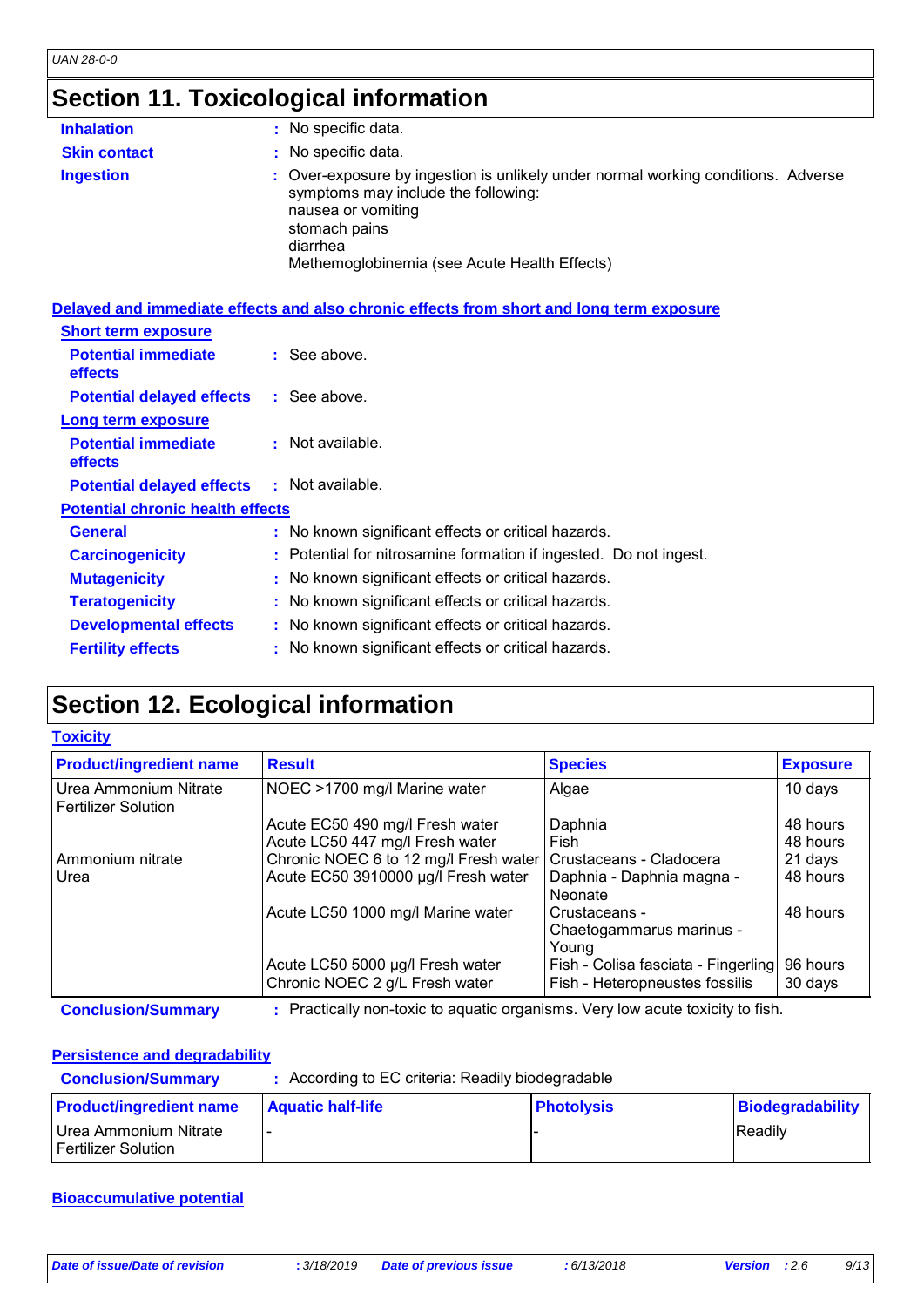## **Section 12. Ecological information**

| <b>Product/ingredient name</b> | $\mathsf{LogP}_\mathsf{ow}$ | <b>BCF</b> | <b>Potential</b> |
|--------------------------------|-----------------------------|------------|------------------|
| Urea                           | $< -1.73$                   |            | low              |
| <b>Water</b>                   | $-1.38$                     |            | low              |

### **Mobility in soil**

| <b>Soil/water partition</b><br>coefficient (K <sub>oc</sub> ) | : Not available.                                    |
|---------------------------------------------------------------|-----------------------------------------------------|
| <b>Other adverse effects</b>                                  | : No known significant effects or critical hazards. |

## **Section 13. Disposal considerations**

| <b>Disposal methods</b> | : The generation of waste should be avoided or minimized wherever possible.            |
|-------------------------|----------------------------------------------------------------------------------------|
|                         | Disposal of this product, solutions and any by-products should at all times comply     |
|                         | with the requirements of environmental protection and waste disposal legislation       |
|                         | and any regional local authority requirements. Dispose of surplus and non-             |
|                         | recyclable products via a licensed waste disposal contractor. Waste should not be      |
|                         | disposed of untreated to the sewer unless fully compliant with the requirements of     |
|                         | all authorities with jurisdiction. Waste packaging should be recycled. Incineration or |
|                         | landfill should only be considered when recycling is not feasible. This material and   |
|                         | its container must be disposed of in a safe way. Care should be taken when             |
|                         | handling emptied containers that have not been cleaned or rinsed out. Empty            |
|                         | containers or liners may retain some product residues. Avoid dispersal of spilled      |
|                         | material and runoff and contact with soil, waterways, drains and sewers.               |

| <b>Section 14. Transport information</b> |                                     |                                     |                                        |                |                          |  |  |
|------------------------------------------|-------------------------------------|-------------------------------------|----------------------------------------|----------------|--------------------------|--|--|
|                                          | <b>TDG</b><br><b>Classification</b> | <b>DOT</b><br><b>Classification</b> | <b>Mexico</b><br><b>Classification</b> | <b>IMDG</b>    | <b>IATA</b>              |  |  |
| <b>UN number</b>                         | Not regulated.                      | Not regulated.                      | Not regulated.                         | Not regulated. | Not regulated.           |  |  |
| <b>UN proper</b><br>shipping name        |                                     |                                     | $\overline{\phantom{0}}$               |                |                          |  |  |
| <b>Transport</b><br>hazard class(es)     |                                     |                                     | ۰                                      |                |                          |  |  |
| <b>Packing group</b>                     |                                     |                                     | $\qquad \qquad$                        |                |                          |  |  |
| <b>Environmental</b><br><b>hazards</b>   | No.                                 | No.                                 | No.                                    | No.            | No.                      |  |  |
| <b>Additional</b><br><b>information</b>  |                                     |                                     | $\overline{\phantom{0}}$               |                | $\overline{\phantom{0}}$ |  |  |

**Special precautions for user** : Transport within user's premises: always transport in closed containers that are upright and secure. Ensure that persons transporting the product know what to do in the event of an accident or spillage.

**Transport in bulk according to Annex II of MARPOL and the IBC Code :** Not available.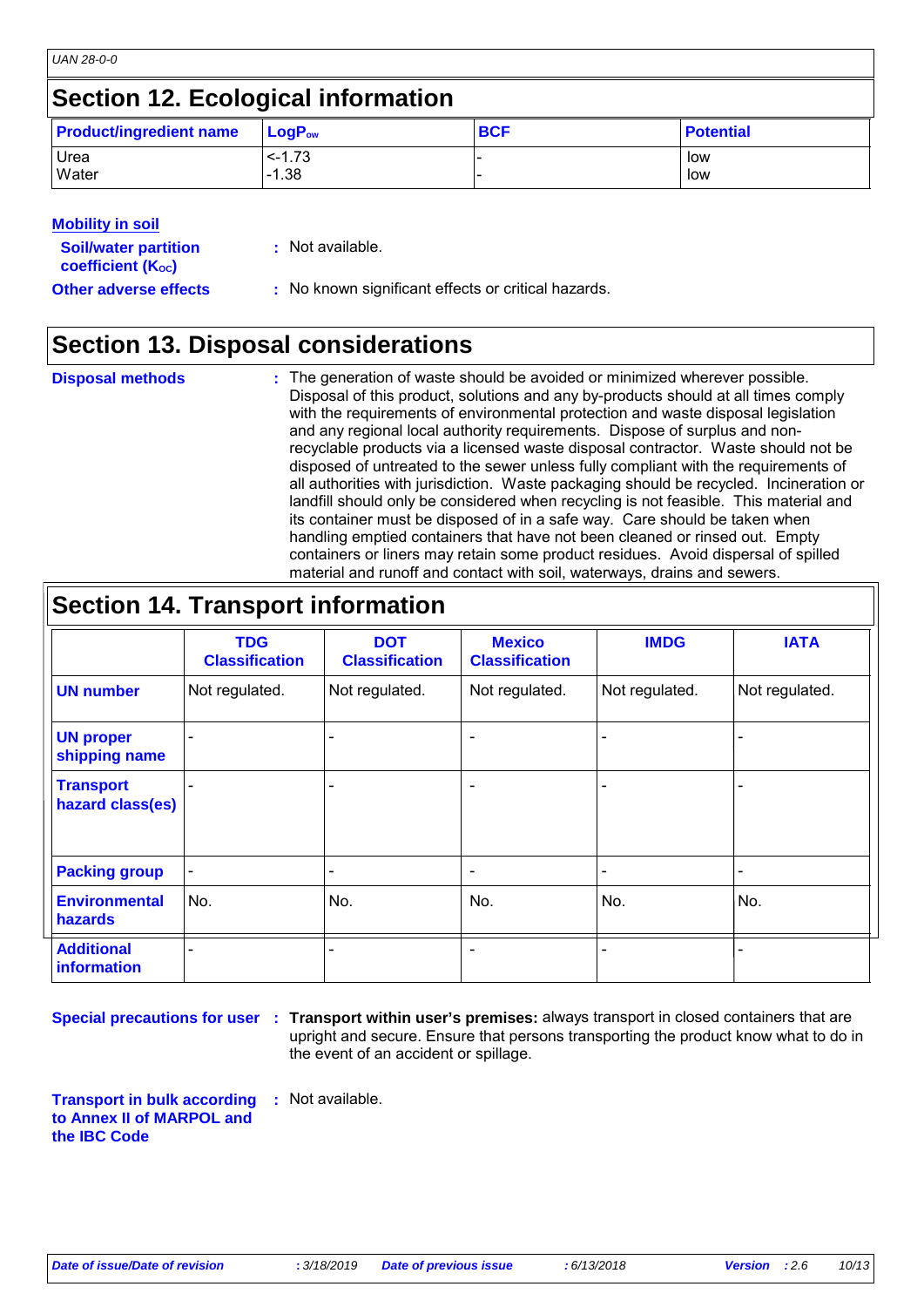## **Section 15. Regulatory information**

### **International regulations Montreal Protocol (Annexes A, B, C, E)** Not listed. **Stockholm Convention on Persistent Organic Pollutants** Not listed. **Rotterdam Convention on Prior Informed Consent (PIC)** Not listed. **Chemical Weapon Convention List Schedules I, II & III Chemicals** Not listed. **UNECE Aarhus Protocol on POPs and Heavy Metals** Not listed. **Inventory list Australia :** All components are listed or exempted. **Canada inventory :** All components are listed or exempted. **China** : All components are listed or exempted. **Europe** : All components are listed or exempted. **Japan :** All components are listed or exempted. **Republic of Korea :** All components are listed or exempted. **Malaysia :** Not determined. **New Zealand :** All components are listed or exempted. **Philippines :** All components are listed or exempted. **Taiwan :** All components are listed or exempted. **Canadian lists Canadian NPRI** : The following components are listed: Ammonia (total) **CEPA Toxic substances :** None of the components are listed. **Turkey : Not determined. U. S. Federal Regulations: : TSCA 4(a) final test rules**: Biuret; Urea, reaction products with formaldehyde **TSCA 8(a) CDR Exempt/Partial exemption**: Not determined **TSCA 8(b) Active inventory:**: All components are listed or exempted. **Clean Air Act Section 112 (b) Hazardous Air Pollutants (HAPs) :** Not listed **Clean Air Act Section 602 Class I Substances :** Not listed **Clean Air Act Section 602 Class II Substances :** Not listed **DEA List I Chemicals (Precursor Chemicals) :** Not listed **DEA List II Chemicals (Essential Chemicals) :** Not listed **SARA 302/304 Composition/information on ingredients**

### **Classification :** Immediate (acute) health hazard Delayed (chronic) health hazard.

**Composition/information on ingredients**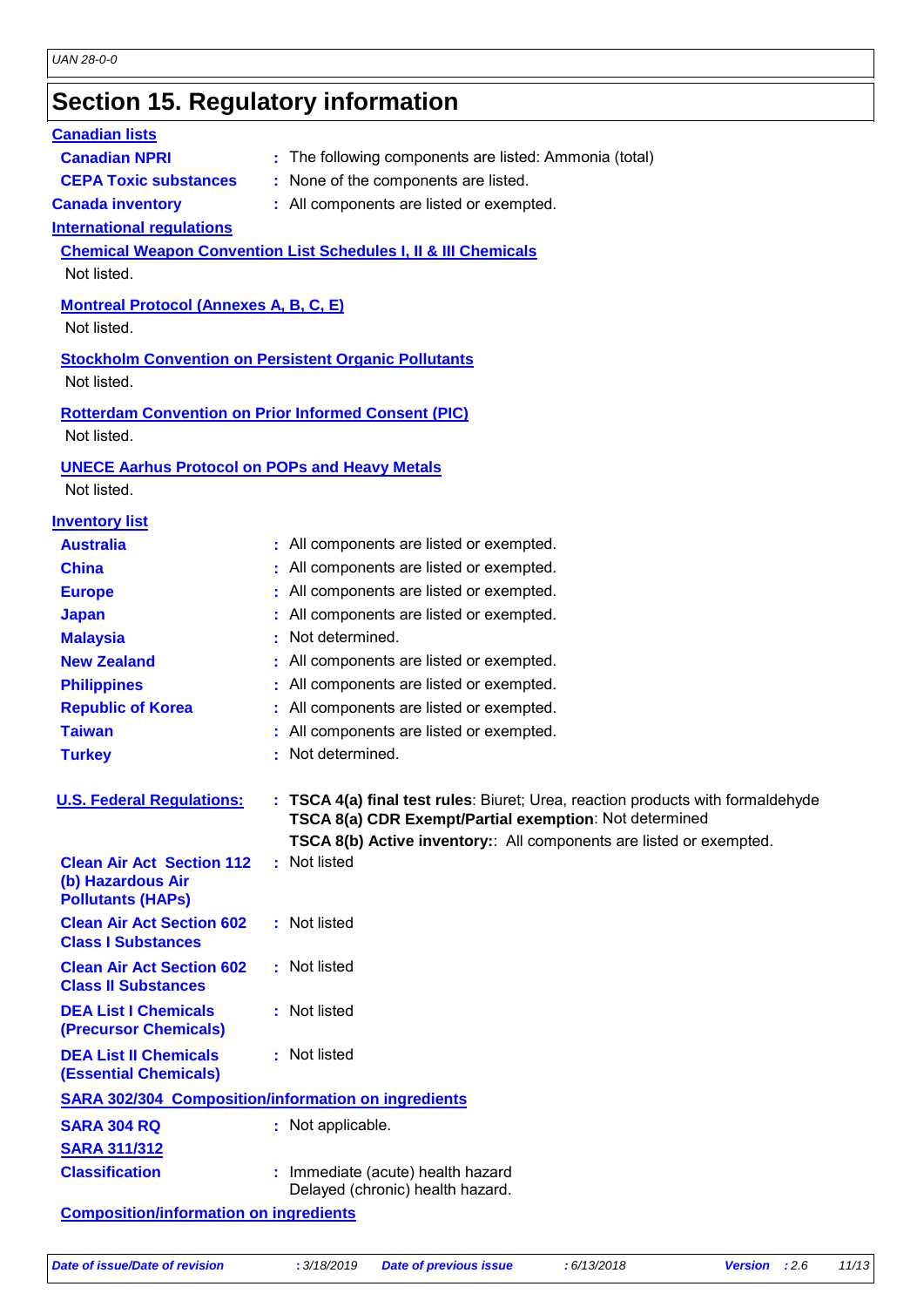# **Section 15. Regulatory information**

| <b>Name</b>      | $\frac{9}{6}$ | <b>Fire</b> | <b>Sudden</b><br><b>hazard</b> release of<br>pressure | <b>Reactive</b> | <b>Immediate</b><br>(acute)<br>health<br>hazard | <b>Delayed</b><br>(chronic)<br>health<br>hazard. |
|------------------|---------------|-------------|-------------------------------------------------------|-----------------|-------------------------------------------------|--------------------------------------------------|
| Ammonium nitrate | $≥25 - 50$    | No.         | No.                                                   | No.             | Yes.                                            | No.                                              |

**SARA 313**

|                                           | <b>Product name</b> | <b>CAS number</b> | $\frac{9}{6}$ |  |
|-------------------------------------------|---------------------|-------------------|---------------|--|
| <b>Form R - Reporting</b><br>requirements | Ammonium nitrate    | 6484-52-2         | 45            |  |
| <b>Supplier notification</b>              | Ammonium nitrate    | 6484-52-2         | 45            |  |

SARA 313 notifications must not be detached from the SDS and any copying and redistribution of the SDS shall include copying and redistribution of the notice attached to copies of the SDS subsequently redistributed.

#### **State regulations**

| <b>Massachusetts</b>       | : The following components are listed: Ammonium nitrate                             |
|----------------------------|-------------------------------------------------------------------------------------|
| <b>New York</b>            | : None of the components are listed.                                                |
| <b>New Jersey</b>          | : The following components are listed: Ammonium nitrate; Nitric acid ammonium salt. |
| Pennsylvania               | : The following components are listed: Nitric acid ammonium salt.                   |
| <b>California Prop. 65</b> | Not listed.                                                                         |

# **Section 16. Other information**

#### **History**

| Date of issue/Date of<br>revision | : 3/18/2019 |
|-----------------------------------|-------------|
| Date of previous issue            | : 6/13/2018 |
| <b>Version</b>                    | : 2.6       |

**Indicates information that has changed from previously issued version.**

| <b>Key to abbreviations</b> | $:$ ATE = Acute Toxicity Estimate<br>BCF = Bioconcentration Factor<br>GHS = Globally Harmonized System of Classification and Labelling of Chemicals<br>IATA = International Air Transport Association<br>IBC = Intermediate Bulk Container<br><b>IMDG = International Maritime Dangerous Goods</b><br>LogPow = logarithm of the octanol/water partition coefficient<br>MARPOL = International Convention for the Prevention of Pollution From Ships,<br>1973 as modified by the Protocol of 1978. ("Marpol" = marine pollution)<br>UN = United Nations |
|-----------------------------|--------------------------------------------------------------------------------------------------------------------------------------------------------------------------------------------------------------------------------------------------------------------------------------------------------------------------------------------------------------------------------------------------------------------------------------------------------------------------------------------------------------------------------------------------------|
|                             | HPR = Hazardous Products Regulations                                                                                                                                                                                                                                                                                                                                                                                                                                                                                                                   |

#### **Procedure used to derive the classification**

| <b>Classification</b><br>EYE IRRITATION - Category 2B |                                                                                                                        |                               | <b>Justification</b><br>Weight of evidence                                                                                                                                                                                                                                                                                                                                                                                                                                                                                                                 |                |      |       |
|-------------------------------------------------------|------------------------------------------------------------------------------------------------------------------------|-------------------------------|------------------------------------------------------------------------------------------------------------------------------------------------------------------------------------------------------------------------------------------------------------------------------------------------------------------------------------------------------------------------------------------------------------------------------------------------------------------------------------------------------------------------------------------------------------|----------------|------|-------|
|                                                       |                                                                                                                        |                               |                                                                                                                                                                                                                                                                                                                                                                                                                                                                                                                                                            |                |      |       |
| <b>References</b>                                     | preparation, Health Canada;<br>Canada:<br>Safety and Health Administration;<br><b>Environmental Protection Agency;</b> |                               | : Transportation of Dangerous Goods Act and Clear Language Regulations, current<br>edition at time of SDS preparation, Transport Canada;<br>Hazardous Products Act and Regulations, current revision at time of SDS<br>Domestic Substances List, current revision at time of SDS preparation, Environment<br>29 CFR Part 1910, current revision at time of SDS preparation, U.S. Occupational<br>40 CFR Parts 1-799, current revision at time of SDS preparation, U.S.<br>49 CFR Parts 1-199, current revision at time of SDS preparation, U.S. Department |                |      |       |
| <b>Date of issue/Date of revision</b>                 | : 3/18/2019                                                                                                            | <b>Date of previous issue</b> | :6/13/2018                                                                                                                                                                                                                                                                                                                                                                                                                                                                                                                                                 | <b>Version</b> | :2.6 | 12/13 |